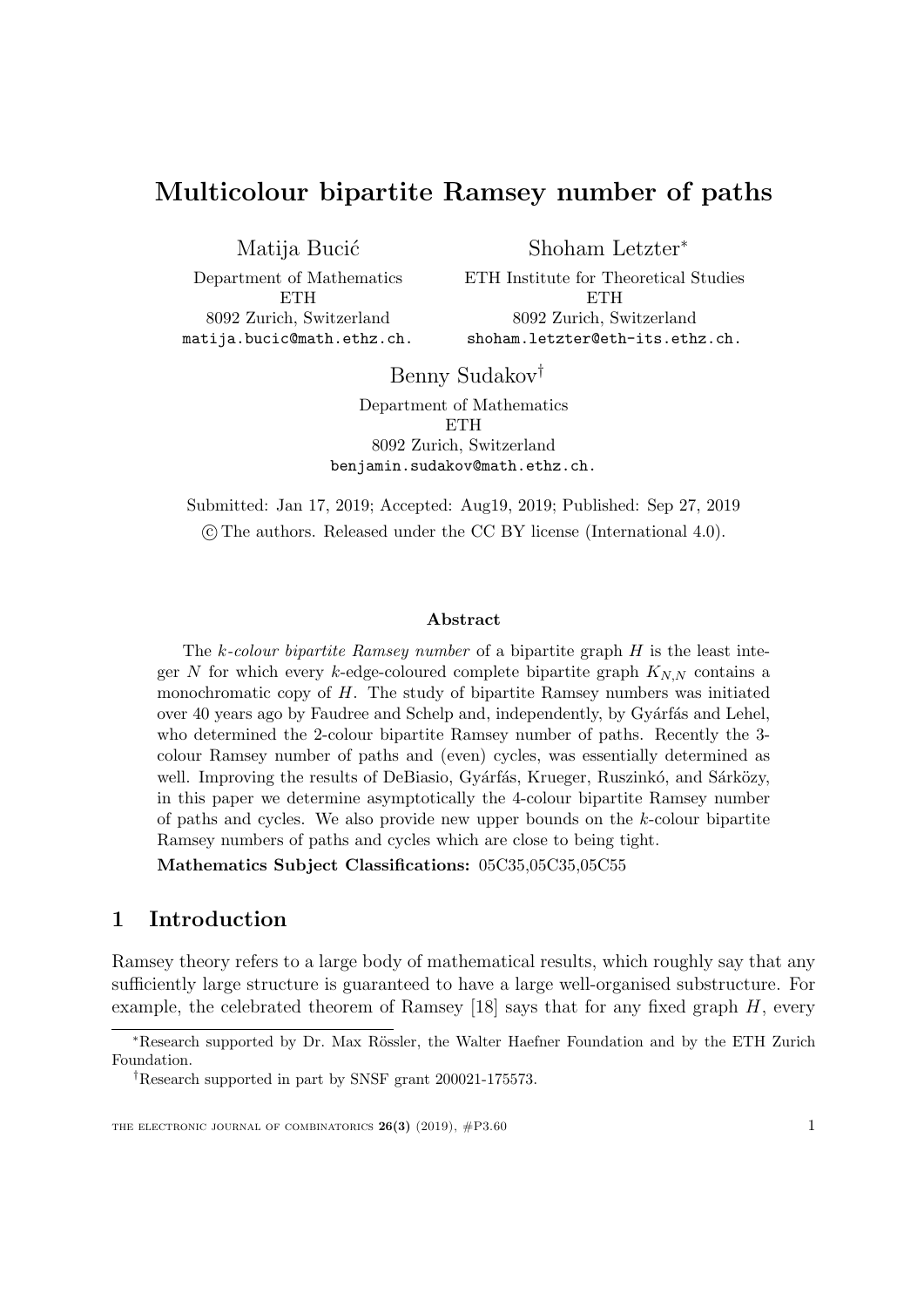k-edge-colouring of a sufficiently large complete graph contains a monochromatic copy of H. The k-colour Ramsey number of H is defined to be the smallest order of a complete graph satisfying this property.

Despite significant attention paid to Ramsey problems, there are very few examples of families of graphs whose Ramsey numbers are known exactly, or even just asymptotically. An early example of an exact Ramsey result was obtained in 1967 by Gerencser and Gyárfás [\[8\]](#page-14-1), who determined the 2-colour Ramsey number of paths. Ramsey numbers of paths and cycles have since been studied extensively, and they are known precisely for two and three colours (in most cases only for sufficiently large  $n$ ), see [\[6,](#page-14-2) [19,](#page-14-3) [17,](#page-14-4) [13,](#page-14-5) [10,](#page-14-6) [1\]](#page-13-0). However, despite extensive research, less is known for more than three colours. A rare exception is a recent result of Jenssen and Skokan [\[11\]](#page-14-7), who showed that the k-colour Ramsey number of an *odd* cycle  $C_n$  is exactly  $2^{k-1}(n-1) + 1$  for all sufficiently large n; interestingly, this does not hold for all  $k$  and  $n$ , see Day and Johnson [\[4\]](#page-13-1). For a path  $P_n$ , the k-colour Ramsey number is known to be at least  $(k-1+o(1))n$  (see Yongqi, Yuansheng, Fengand and Bingxi [\[21\]](#page-14-8)), and at most  $(k - 1/2 + o(1))n$  (see Knierim and Su [\[14\]](#page-14-9)); the same bounds also hold for *even* cycles  $C_n$ .

Over the years, many generalisations of Ramsey numbers have been considered (an excellent survey [\[3\]](#page-13-2) by Conlon, Fox and Sudakov contains many examples); one natural example that we consider here is obtained by replacing the underlying complete graph by a complete bipartite graph. In particular, the k-colour bipartite Ramsey number of a bipartite graph  $H$  is the least integer  $N$  such that in any k-colouring of the complete bipartite graph  $K_{N,N}$  there is a monochromatic copy of H.

The study of bipartite Ramsey numbers was initiated in the early 70s by Faudree and Schelp  $[7]$  and independently Gyárfás and Lehel  $[9]$  who determined the 2-colour bipartite Ramsey numbers of paths; see also [\[22,](#page-14-12) [23,](#page-14-13) [12\]](#page-14-14) for some results regarding the natural extension to cycles. Recently, we [\[2\]](#page-13-3) determined, asymptotically, the 3-colour Ramsey number of a path or a cycle of length 2n, showing that it is equal to  $(3+o(1))n$ . Further related results were obtained by [\[15,](#page-14-15) [16\]](#page-14-16).

Similarly to the standard Ramsey numbers, less is known regarding bipartite pathor-cycle Ramsey numbers for more than three colours. The best known lower bound for the k-colour bipartite Ramsey number of a path or a cycle of length  $2n$  is  $5n$  for  $k = 4$ and  $(2k-4)n$  for  $k \ge 5$ , while the best known upper bound is  $k(1+\sqrt{1-2/k}+o(1))n$ (which is roughly  $(2k - 1 + o(1))n$  for large k). Both results are due to DeBiasio, Gyárfás, Krueger, Ruszinkó and Sárközy [\[5\]](#page-14-17) who also say that obtaining improvement to either of these bounds would be very interesting.

In this paper we achieve this, improving the best known upper bound for all  $k \geq 4$ .

<span id="page-1-0"></span>**Theorem 1.** Let  $k \geq 4$ . The k-colour bipartite Ramsey number of a cycle or path of order  $2n$  is at most  $(2k - 3 + o(1))n$ .

<span id="page-1-1"></span>As an immediate corollary (using the lower bound mentioned above, see also Theorem [17\)](#page-11-0), we determine, asymptotically, the 4-colour bipartite Ramsey number of a path or a cycle.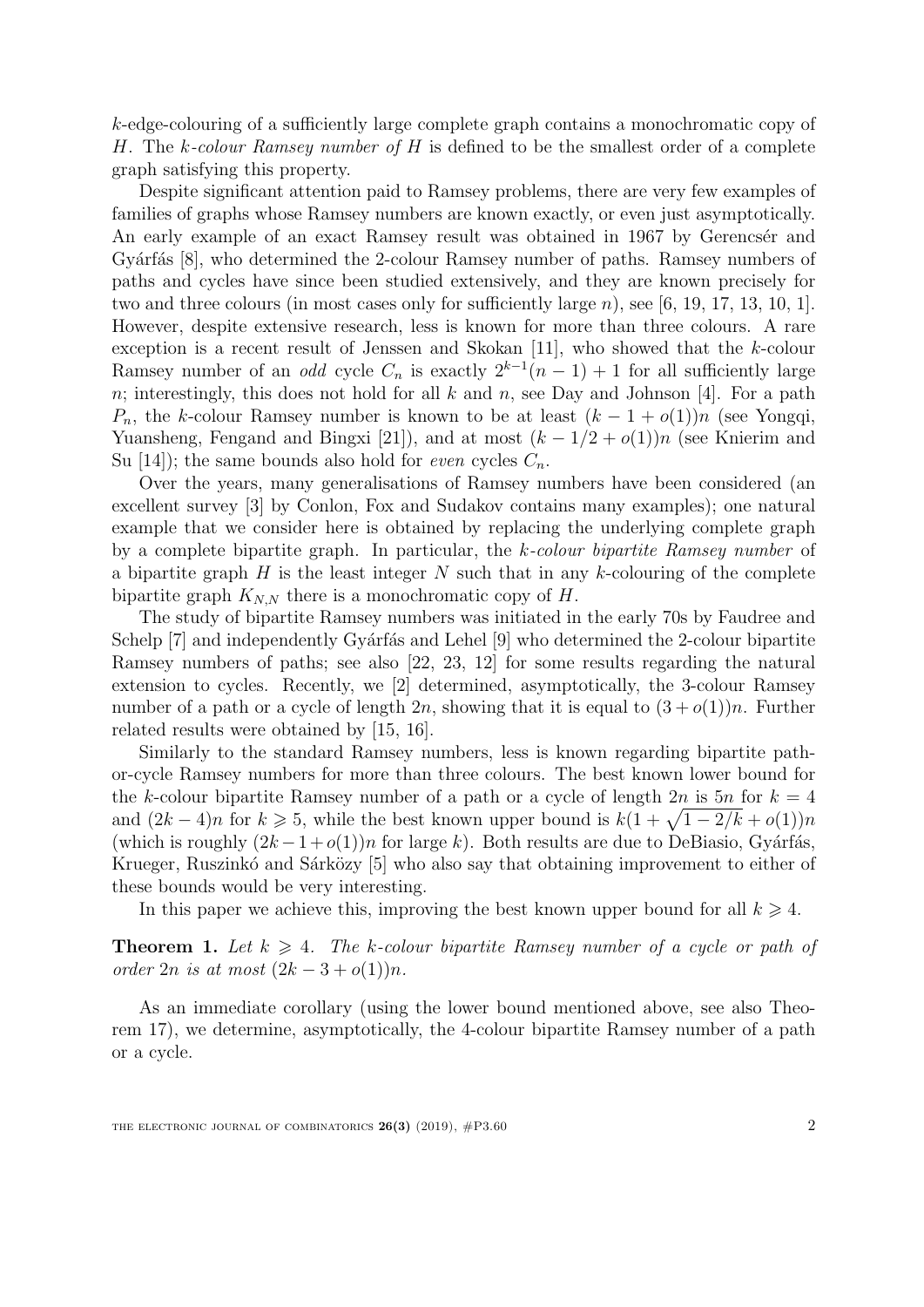Corollary 2. The 4-colour bipartite Ramsey number of a cycle or path of order 2n is  $(5+o(1))n$ .

For larger k, we are able to use our methods to improve on Theorem [1.](#page-1-0)

<span id="page-2-2"></span>**Theorem 3.** Let  $k \ge 8$ . The k-colour bipartite Ramsey number of a cycle or path of order 2n is at most  $(2k - 3.5 + \frac{1}{k-2} + o(1)) n$ .

We believe that the correct bound may be close to the latter theorem, namely about  $(2k-3.5+o(1))n$ . As evidence, we give such a lower bound for  $k=5$  which was initially found with the help of a computer. Despite our best efforts, we have not been able (either by computer search or by hand) to extend this bound to larger values of  $k$ . Nevertheless, we believe that such a bound may hold for all  $k \geq 5$ .

<span id="page-2-1"></span>**Theorem 4.** The 5-colour bipartite Ramsey number of a cycle or path of order  $2(n + 1)$ is larger than 6.5n.

#### 1.1 Organisation of the paper

In our proofs we use Luczak's method of converting problems about cycles and paths to problems about connected matchings. The method requires us to work with the socalled *reduced graph*, obtained by applying Szemerédi's regularity lemma, and look for a monochromatic connected matching (i.e. a matching that is contained in a monochromatic component) in this graph, which is *almost* complete bipartite. In our previous paper  $[2]$ , we showed that it suffices to consider connected matchings in complete bipartite graphs; we give more details on these two topics in Section [3.](#page-10-0) Our main efforts are thus devoted to the problem of finding monochromatic connected matchings in k-coloured complete bipartite graphs, which we consider in Section [2.](#page-2-0) We describe the lower bound mentioned in Theorem [4,](#page-2-1) as well as the best known lower bounds for general  $k$ , in Section [4.](#page-11-1) We conclude the paper in Section [5](#page-12-0) with some remarks and open problems.

## <span id="page-2-0"></span>2 Monochromatic connected matchings in  $K_{n,n}$

<span id="page-2-3"></span>A connected matching in a graph H is a matching that is contained in a connected component of H, and a connected k-matching is a connected matching that consists of k edges. In an edge-coloured graph  $H$ , a c-coloured connected matching is a connected matching in the subgraph of  $H$  whose edges are the edges of  $H$  of colour  $c$ . We shall use the notation  $\mathcal{CM}(n)$  to denote the family of connected *n*-matchings. We write  $G \stackrel{k}{\longrightarrow} \mathcal{F}$ if in every k-colouring of G there is a monochromatic copy of some graph in  $\mathcal F$ , where  $\mathcal F$ is some family of graphs. In particular,  $G \stackrel{k}{\longrightarrow} \mathcal{CM}(n)$  means that in every k-colouring of G there is a monochromatic connected *n*-matching. Let  $r_k(n)$  denote the smallest integer N such that for any k-colouring of  $K_{N,N}$  there is a monochromatic connected n-matching. In this section we shall prove upper bounds on  $r_k(n + 1)$  $r_k(n + 1)$  $r_k(n + 1)$ , from which Theorems 1 and [3](#page-2-2) can be deduced, using Luczak's method and our Theorem [16.](#page-10-1) We shall make use of the following result which we proved in [\[2\]](#page-13-3).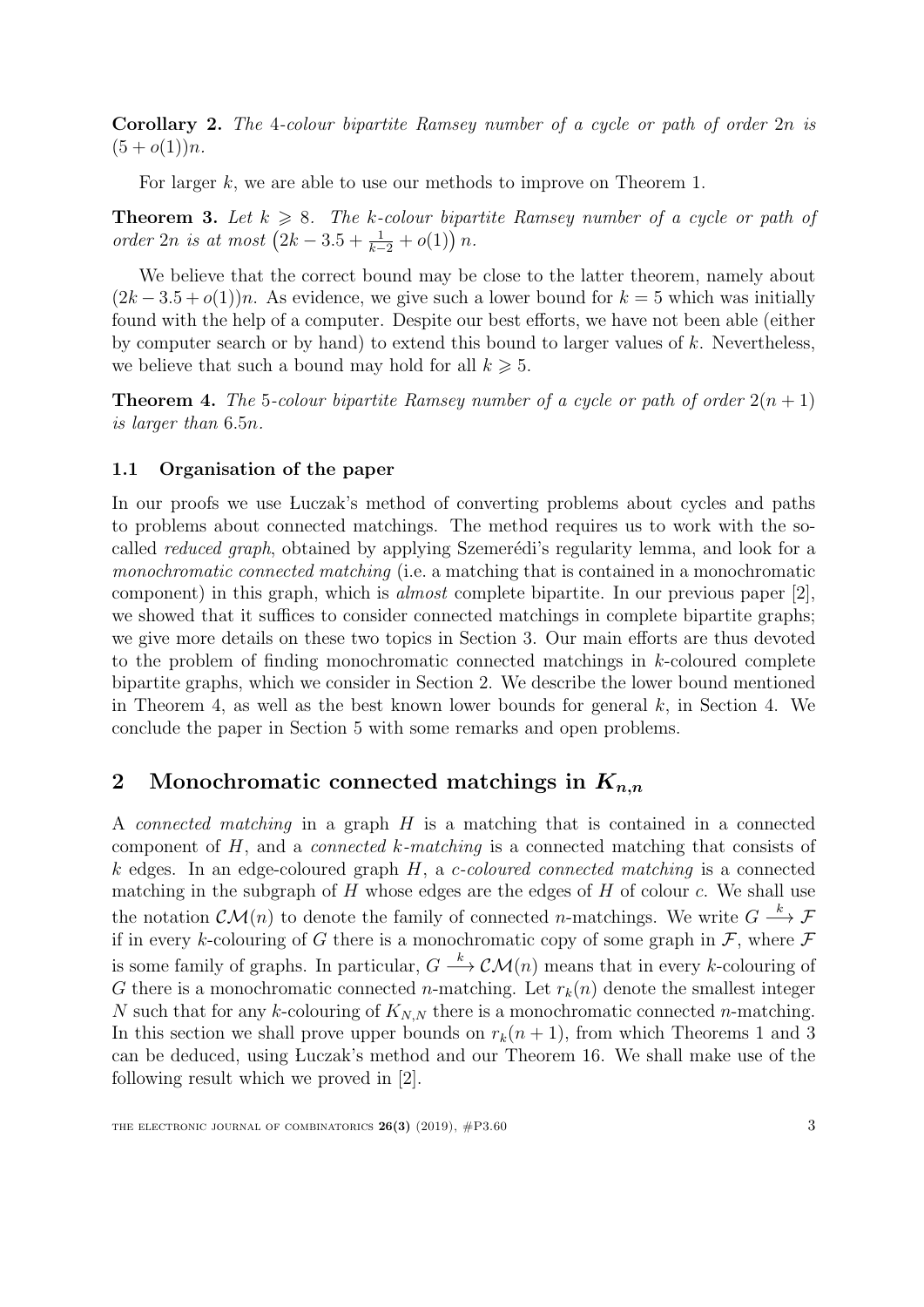**Theorem 5.**  $r_3(n+1) = 3n+1$ .

We begin by setting the stage and proving some simple propositions. Throughout this section, let G be a k-coloured  $K_{N,M}$ , and denote its bipartition by  $\{X,Y\}$ , where  $|X| = N$  and  $|Y| = M$ . We assume that G does not have a monochromatic connected  $(n + 1)$ -matching. Let  $C_1, \ldots, C_t$  denote all the monochromatic components of G and let  $c(i)$  denote the colour of component  $C_i$ . By König's theorem, each monochromatic component has a cover of size at most n; fix a minimum cover  $\tau_i$  for  $C_i$ , so  $|\tau_i| \leq n$ . Let us start by observing a simple property.

<span id="page-3-0"></span>**Claim 6.** Let v be a vertex and suppose that it is incident with at least  $n + 1$  edges of colour c. Then  $v \in \tau_i$  for some i with  $c(i) = c$ .

*Proof.* We call the colour c red. Let  $C_i$  be the red component that contains  $v$  (so  $v \in V(C_i)$ ) and  $c(i) = c$ ). We know, since  $|\tau_i| \leq n$ , that at least one of the red neighbours of v is not in  $\tau_i$ , say w. Since the edge vw is covered by  $\tau_i$ , it follows that  $v \in V(C_i)$ , as claimed.

We will always have  $N, M \geq kn+1$  in our arguments since otherwise it is easy to find a k-colouring of  $K_{N,M}$  without monochromatic connected  $(n+1)$ -matchings. This implies that every vertex has degree at least  $n + 1$  in some colour. By Theorem [6,](#page-3-0) every vertex belongs to some  $\tau_i$ . We say that a vertex is *special* if it belongs to exactly one  $\tau_i$ , in which case we say that it is *special of colour c(i)*. Let us prove some simple properties of special vertices. We call a component special if it contains a special vertex of its colour.

<span id="page-3-3"></span>Proposition 7. The following assertions hold.

- <span id="page-3-1"></span>(1) Let  $v \in X$  be a red special vertex. Then v has red degree at least  $M - (k-1)n$ . Similarly, if  $v \in Y$  is a red special vertex then it has red degree at least  $N - (k-1)n$ .
- <span id="page-3-2"></span>(2) If there are two distinct special red components then all red special vertices belong to the same side of the bipartition.

*Proof.* For [\(1\)](#page-3-1) notice that since v is special in red it has degree at most n in every colour other than red, by Theorem [6.](#page-3-0) In particular, since  $v$  has degree M in  $G$  and there are  $k-1$  colours other than red, its red degree is at least  $M - (k-1)n$ .

For  $(2)$  assume to the contrary that there are two red special vertices v and w, where  $v \in X$  and  $w \in Y$  and they belong to different red components. The edge vw is not coloured red since v and w belong to different red components, so say that vw is blue. But if  $C_i$  is the blue component containing the edge vw then at least one of v and w belongs to  $\tau_i$ , and in particular it is not a red special vertex, a contradiction.  $\Box$ 

We say that a vertex  $v \in \tau_i$  is somewhat special in colour  $c(i)$  if it is not  $c(i)$  special and there is a  $c(i)$  special vertex in  $C_i$  on the other side of the bipartition from v. For a component  $C_i$  let  $t_i$  denote the number of somewhat special vertices of colour  $c(i)$  in  $C_i$ , and let  $T = \sum_{i=1}^{t} t_i$ . The double counting argument in the next lemma gives us a lower bound on the number of special vertices and is at the heart of most of our arguments.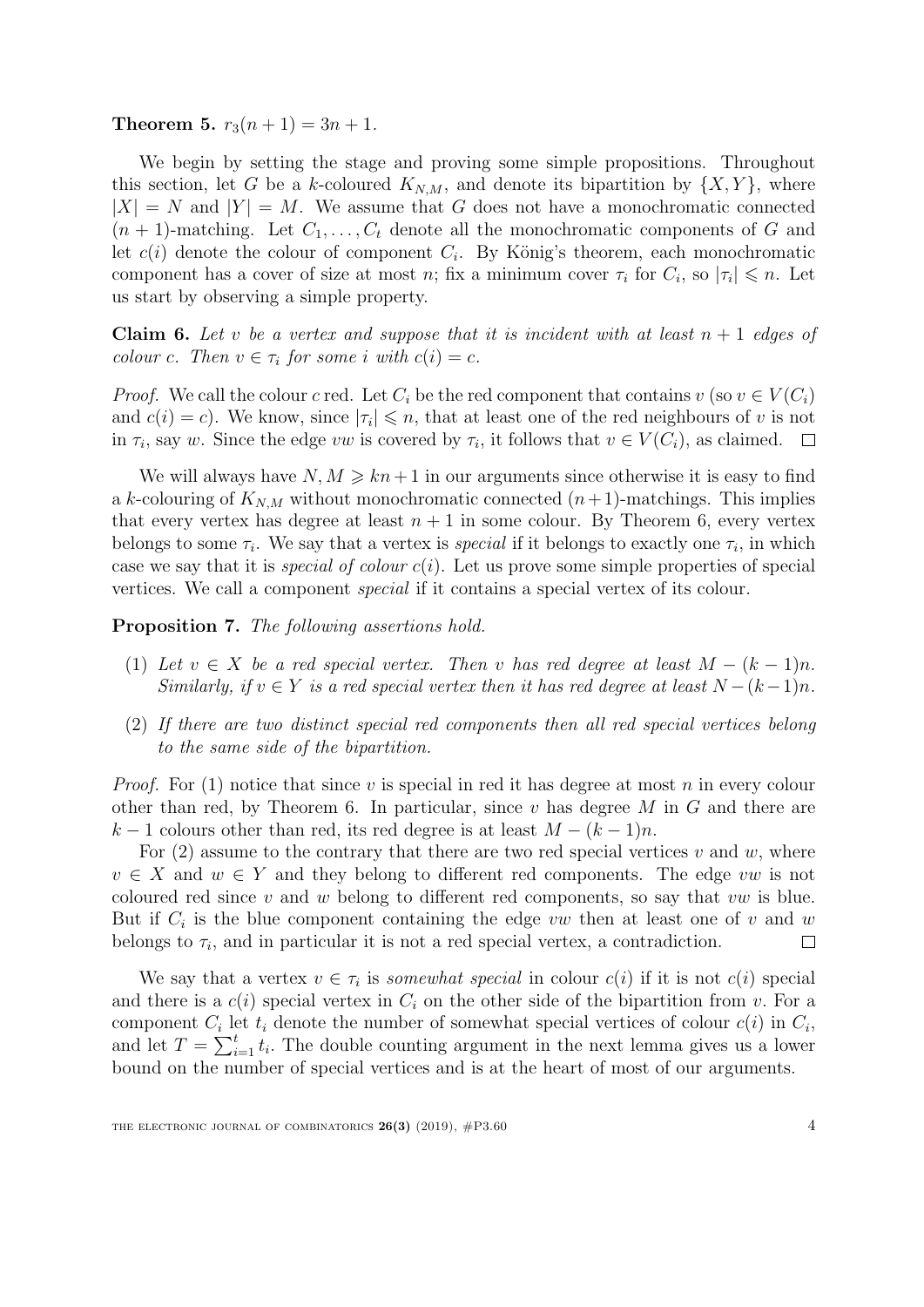Before proceeding, let us give some intuition behind the concept of somewhat special vertices. Given a red component  $C_i$ , which contains a red special vertex in part X of the bipartition, by Theorem [7](#page-3-3) [\(1\)](#page-3-1) we know that  $Y \cap C_i$  is pretty big. Notice that all the vertices of  $\tau_i \cap Y$  are somewhat special and moreover  $C_i \setminus \tau_i$  spans no red edges, thus if we can show that  $C_i$  contains only a few somewhat special vertices we obtain a rather large set not spanning any red edges. This set can be used to induct on the number of colours. The term depending on the somewhat special vertices in the following lemma allows us to show that there will indeed be few somewhat special vertices in each special component.

<span id="page-4-2"></span>**Lemma 8.** There are at least  $NM/n - (N + M)(k - 2) + T(\min(N, M)/n - k)$  special vertices.

*Proof.* Let P be the set of pairs  $(v, e)$  where  $v \in \tau_i$  and e is an edge of colour  $c(i)$  incident to  $v$ , for some  $i$ .

Given an edge  $e$ , let  $c$  be its colour, and let  $C_i$  be the component of colour  $c$  that contains e. Since  $\tau_i$  is a cover of  $C_i$ , it contains one of the vertices in e, so there is at least one pair in  $P$  that contains  $e$ . In particular,

<span id="page-4-1"></span><span id="page-4-0"></span>
$$
|\mathcal{P}| \geqslant NM. \tag{1}
$$

On the other hand, given i, write  $x_i = |\tau_i \cap X|$  and  $y_i = |\tau_i \cap Y|$ , and let  $z_i =$  $|(V(C_i) \cap X) \setminus \tau_i|$  and  $w_i = |(V(C_i) \cap Y) \setminus \tau_i|$ . In particular,  $x_i + y_i = |\tau_i| \leq n$  and  $x_i + y_i + z_i + w_i = |C_i|$ . Moreover, as  $\tau_i$  is a minimum cover of  $C_i$  of size  $x_i + y_i$ , and  $V(C_i) \cap X$  is another cover of  $C_i$ , of size  $x_i + z_i$ , we find that  $z_i \geq y_i$ ; similarly,  $w_i \geq x_i$ .

In fact, we know more: if there is a special vertex of  $C_i$  in Y then, by Theorem [7](#page-3-3) [\(1\),](#page-3-1)  $x_i + z_i \ge N - (k-1)n$  implying that  $z_i - y_i \ge N - (k-1)n - x_i - y_i \ge N - kn$ . Similarly if  $C_i$  has a special vertex in X then  $w_i - x_i \geq M - kn$ . We claim that the following inequality holds, where  $t_i$  is the number of somewhat special vertices in  $C_i$ .

$$
x_i(z_i - y_i) + y_i(w_i - x_i) \geq t_i(\min(N, M) - kn).
$$
 (2)

Indeed, if  $C_i$  is not a special component, then  $t_i = 0$  and the inequality follows from the observation that  $z_i \geq y_i$  and  $w_i \geq x_i$ . Now suppose that  $C_i$  is a special component, but all its special vertices (in colour  $c(i)$ ) appear in one side of the bipartition, say X. Then  $t_i \leq y_i$ , hence, as explained above,  $y_i(w_i-x_i) \geq y_i(M-kn) \geq t_i(\min(N, M)-kn)$ . Finally, if  $C_i$  contains special vertices in both sides of the bipartition, then  $x_i(z_i-y_i)+y_i(w_i-x_i) \geq$  $x_i(N - kn) + y_i(M - kn) \geqslant (x_i + y_i)(\min(N, M) - kn) \geqslant t_i(\min(N, M) - kn)$ , where the last inequality holds because, trivially,  $t_i \leq x_i + y_i$ .

Now let us count the number of pairs  $(v, e)$  in  $P$  for which e is an edge of  $C_i$ . Let  $e = vw$  be an edge of  $C_i$ . If both v and w are in  $\tau_i$  then e appears in two pairs of  $\mathcal{P}$ , and otherwise it appears in exactly one pair in  $\mathcal{P}$ . As there are at most  $x_i y_i$  edges of the former type and at most  $x_iw_i + y_iz_i$  of the latter type, we find that the number of pairs in  $P$  that contain an edge from  $C_i$  is bounded from above by

$$
2x_i y_i + z_i y_i + w_i x_i = (z_i + w_i)(x_i + y_i) - x_i(z_i - y_i) - y_i(w_i - x_i)
$$
  
\n
$$
\leq (|C_i| - x_i - y_i)n - t_i(\min(N, M) - kn)
$$
  
\n
$$
= (|C_i| - |\tau_i|)n - t_i(\min(N, M) - kn).
$$

THE ELECTRONIC JOURNAL OF COMBINATORICS  $26(3)$  (2019),  $\#P3.60$  5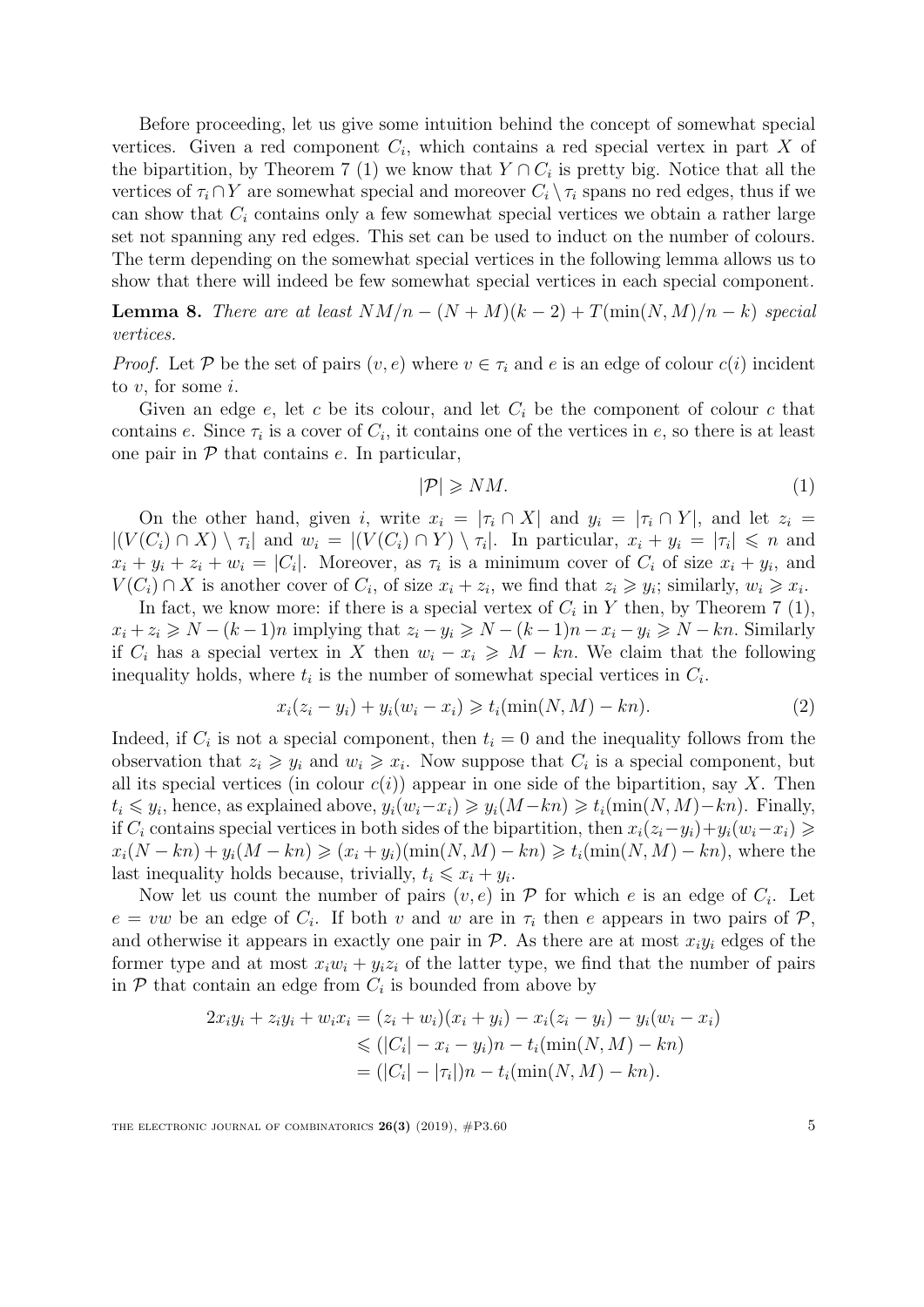where we used the inequality in [\(2\)](#page-4-0) for the inequality. Summing over all components we obtain:

$$
|\mathcal{P}| \leqslant \sum_{i=1}^{t} \left( |C_i| - |\tau_i| - t_i \left( \frac{\min(N, M)}{n} - k \right) \right) n
$$
  
= 
$$
(N + M)kn - \sum_{i=1}^{t} |\tau_i| n - T \left( \frac{\min(N, M)}{n} - k \right) n,
$$
 (3)

where we used the fact that the sum of sizes of components of any given colour is  $N + M$ , because every vertex belongs to exactly one component of each colour.

By comparing [\(1\)](#page-4-1) and [\(3\)](#page-5-0) we find that

<span id="page-5-1"></span>
$$
\sum_{i=1}^{t} |\tau_i| \leqslant (N+M)k - \frac{NM}{n} - T\left(\frac{\min(N,M)}{n} - k\right). \tag{4}
$$

Finally, denote the number of special vertices by s. Since every vertex is in at least one set  $\tau_i$  and every non-special vertex is in at least two such sets, we have  $\sum_{i=1}^{t} |\tau_i| \geq$  $2(N + M) - s$ . Combining this with [\(4\)](#page-5-1) we obtain the inequality

$$
s \geqslant \frac{NM}{n} - (N+M)(k-2) + T\left(\frac{\min(N,M)}{n} - k\right),
$$

as desired.

Let us now use Theorem [8](#page-4-2) to obtain an upper bound on  $r_k(n + 1)$  which is tight for  $k = 4$  and is not far from being tight in general.

<span id="page-5-2"></span>**Theorem 9.** For  $k \geq 3$  we have  $r_k(n+1) \leq (2k-3)n + 1$ .

*Proof.* Our proof is by induction on k. The base case of  $k = 3$  follows from our previous result Theorem [5.](#page-2-3) For the induction step, let  $k \geq 4$  and  $N = (2k-3)n + 1$ . Assume that  $r_{k-1}(n+1) \leq (2k-5)n + 1 = N - 2n$ , so every  $(k-1)$ -coloured  $K_{N-2n,N-2n}$  contains a monochromatic connected  $(n + 1)$ -matching.

Suppose towards a contradiction that G is a k-coloured  $K_{N,N}$  that does not have an connected  $(n + 1)$ -matching. We shall be using the notation introduced earlier in the section. In particular, we assume that  $C_1, \ldots, C_t$  is the list of monochromatic components of G and  $\tau_i$  is some minimum cover of  $C_i$ , for every  $1 \leq i \leq t$ . By Theorem [8,](#page-4-2) there are at least  $N^2/n - 2N(k-2) > N(2k-3-2(k-2)) = N \geq kn+1$  special vertices. In particular, there are at least  $n + 1$  special vertices of the same colour, say red.

Claim 10. Precisely two red components contain red special vertices.

Proof. Notice that any red special vertex is a cover vertex of its own red component. Since each component contains at most n cover vertices, at least two distinct red components contain a red special vertex. Together with Theorem [7](#page-3-3) [\(2\),](#page-3-2) it follows that all the red special

<span id="page-5-0"></span> $\Box$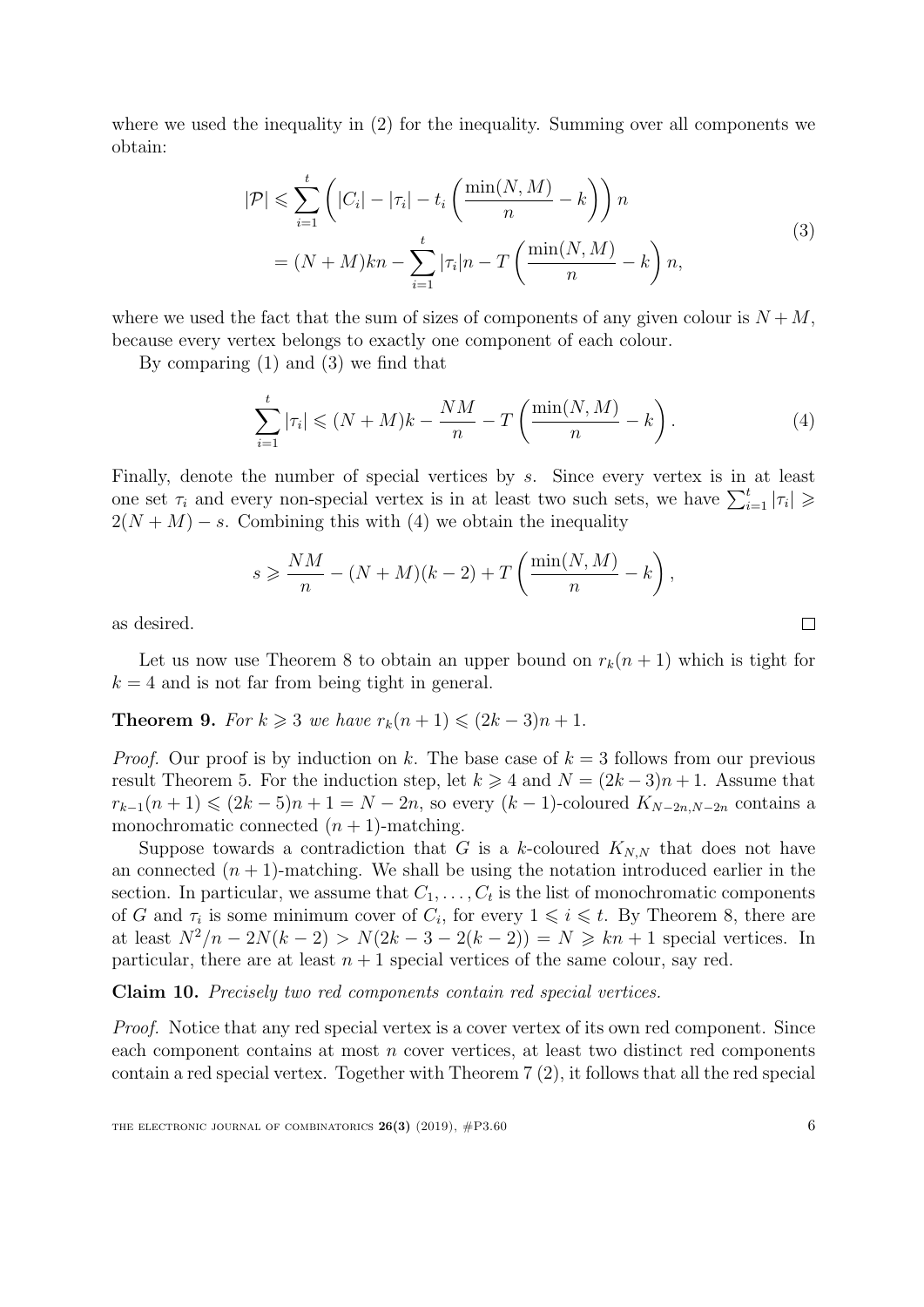vertices are in the same side of the bipartition of  $G$ , say  $X$ . By [\(1\)](#page-3-1) in the same proposition, every red special vertex has red degree at least  $(2k-3)n+1-(k-1)n = (k-2)n+1$ . In particular, every red special component contains at least  $(k-2)n+1$  vertices of Y and these sets are disjoint for distinct components. But  $|Y| = (2k-3)n+1 < 3((k-2)n+1)$ , so at most two red components contain red special vertices.  $\Box$ 

Let  $C_i$  and  $C_j$  be the red components that contain red special vertices. Recall that all red special vertices are in the same side of G (by Theorem [7](#page-3-3) [\(2\)\)](#page-3-2), say X. Let  $X' :=$  $X \setminus (\tau_i \cup \tau_j)$  and  $Y' := (Y \cap (V(C_i) \cup V(C_j))) \setminus (\tau_i \cup \tau_j)$ . Note that  $|X'| \geq |X| - 2n =$  $N-2n$ . Moreover, since all the red special vertices are contained in  $(\tau_i \cup \tau_j) \cap X$ , and there are at least  $n + 1$  such vertices, we have  $|(\tau_i \cup \tau_j) \cap Y| \leq n - 1$ . Since each of  $C_i$  and  $C_j$  contains at least  $(k-2)n+1$  vertices of Y (by Theorem [7](#page-3-3) [\(1\)\)](#page-3-1), we have  $|Y'| \geq 2((k-2)n + 1) - |(\tau_i \cup \tau_j) \cap Y| \geq (2k-5)n + 3 > N - 2n$ . Notice also that since neither X' nor Y' contain a vertex of  $\tau_i$  or  $\tau_j$ , and  $Y' \subseteq V(C_i) \cup V(C_j)$ , there are no red edges between X' and Y'. This means that  $G[X', Y']$  is a  $(k-1)$ -coloured complete bipartite graph where each side has size at least  $N - 2n$ . By our inductive assumption,  $G[X', Y']$  contains a monochromatic connected  $(n + 1)$ -matching, a contradiction.  $\Box$ 

<span id="page-6-1"></span>**Theorem 11.** Let  $k \ge 4$ ,  $N = \lfloor (2k - 3.5)n + 1 \rfloor$  and  $M = (2k - 2)n + 1$ . Then  $K_{N,M} \stackrel{k}{\longrightarrow}$  $\mathcal{CM}(n+1)$ .

*Proof.* Suppose, towards a contradiction, that G is a k-coloured  $K_{N,M}$  that does not have a monochromatic connected  $(n + 1)$ -matching. As usual, we shall be using the notation introduced earlier in the section. By Theorem [8](#page-4-2) we know that G contains at least the following number of special vertices.

<span id="page-6-0"></span>
$$
\frac{NM}{n} - (N + M)(k - 2)
$$
\n
$$
\geq \frac{1}{n}((2k - 3.5)n + 1)((2k - 2)n + 1) - ((4k - 5.5)n + 2.5)(k - 2)
$$
\n
$$
= 2.5kn - 4n + 1.5k - 0.5 + \frac{1}{n}
$$
\n
$$
> (2k - 1)n + 1,
$$
\n(5)

where in the first inequality we used  $N = (2k - 3.5)n + 1 \leq (2k - 3.5)n + 1.5$  and in the last inequality  $k \geq 6$ . Note that any special vertex of colour c in X has c-degree at least  $M - (k-1)n > M/2$ . This means that X does not contain two special vertices of the same colour which belong to distinct components of this colour. Similarly, since every special vertex of colour c in Y has c-degree at least  $N - (k - 1)n > N/3$ , Y does not contain three special vertices of colour  $c$ , each from a distinct component. In particular, by Theorem [7](#page-3-3) [\(2\),](#page-3-2) there are at most  $2n$  special vertices of any colour and if there are more than n they all lie in Y. Together with  $(5)$  this implies that every colour must have more than  $n$  special vertices, so they all lie in  $Y$ , which is a contradiction since  $|Y| = (2k-2)n + 1 < (2k-1)n + 1.$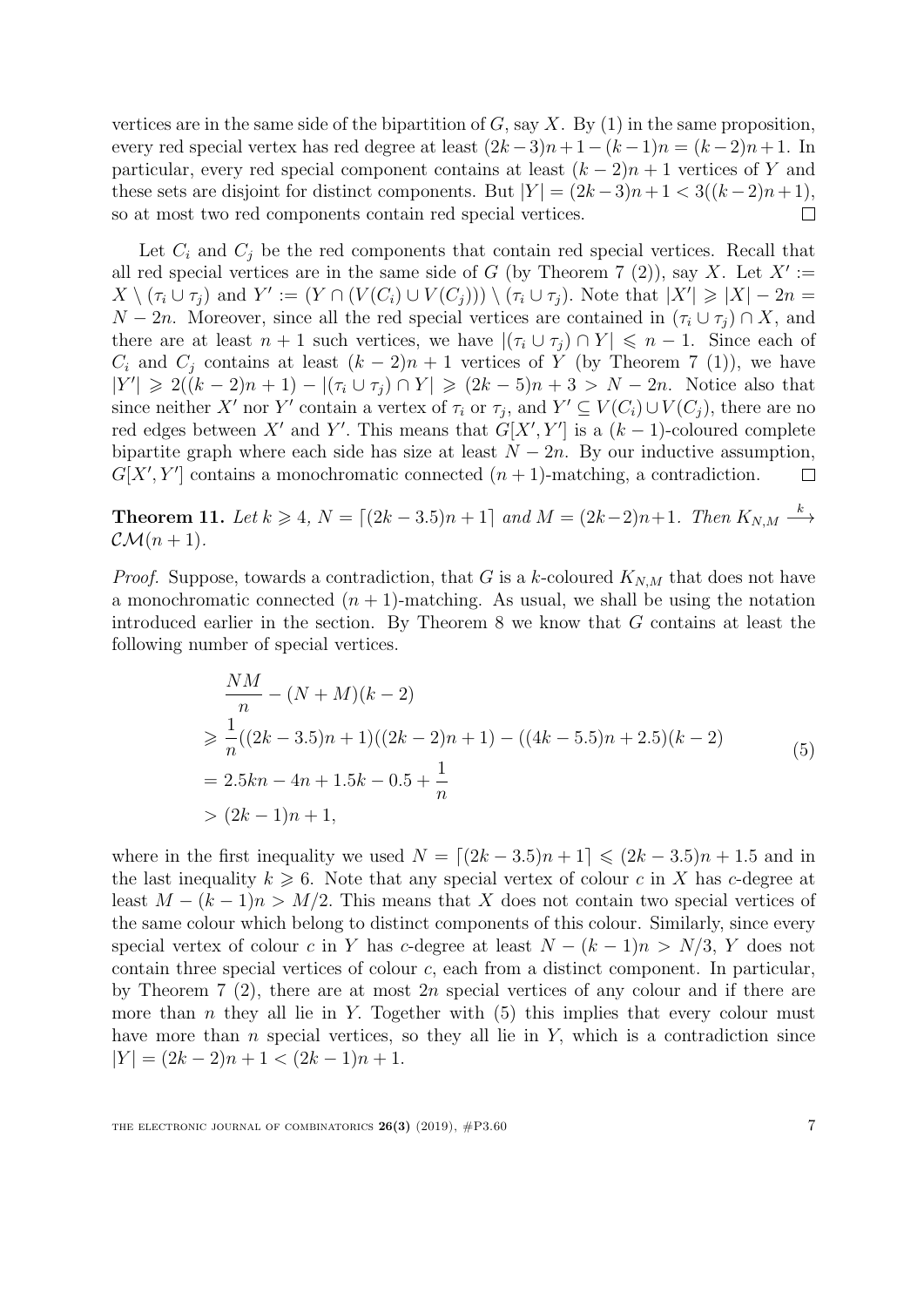For  $k = 4, 5$  we have  $5kn/2 - 4n + 2 > (2k - 2)n + 2$  so we know there can be at most one colour which has at most  $n$  special vertices and all other colours have all their special vertices in Y. If all colours have more than  $n$  then we can reach a contradiction as before, so we assume that exactly  $k-1$  colours have more than n special vertices. For any of these  $k-1$  colours, if  $C_i, C_j$  are the special components of this colour we know  $| (C_i \cup C_j) \cap X| \geq (2(k-1)-3)n+1$  so if  $|Y \setminus (C_i \cup C_j)| \geq (2(k-1)-3)n+1$  we are done by Theorem [9.](#page-5-2) In particular, we may assume that  $|Y \cap (C_i \cup C_j)| \geq 3n + 1$ . Inheriting notation from the proof of Theorem [8](#page-4-2) this means that  $y_i + w_i + y_j + w_j \geq 3n+1$ , so (using  $w_i \geq x_i, x_i + y_i \leq n$ , and the analogous inequalities for j)

$$
y_i(w_i - x_i) + y_j(w_j - x_j) \ge y_i \max(w_i + y_i - n, 0) + y_j \max(w_j + y_j - n, 0)
$$
  
\n
$$
\ge \min(y_i, y_j)(y_i + w_i + y_j + w_j - 2n)
$$
  
\n
$$
\ge \min(y_i, y_j)(n + 1)
$$
  
\n
$$
> (y_i + y_j - n)n.
$$

Now, we find that the sum of  $x_i(z_i - y_i) + y_i(w_i - x_i)$  over all monochromatic components  $C_i$ , is at least the sum of  $y_i(w_i - x_i)$  over all components with colours with more than n special vertices (using  $w_i \geq x_i$  and  $z_i \geq y_i$ ), which by the above inequality is at least  $(s - n)n - (k - 1)n^2 \geq (k - 2)n^2 \geq 2n^2$ , where s is the number of special vertices. Continuing as in the proof of Theorem [8,](#page-4-2) we find that the number of special vertices is, in fact, at least  $NM/n - (N + M)(k - 2) + 2n \geq 2kn + 2$ , a contradiction.  $\Box$ 

In the above two theorems we used a weaker estimate than the one provided by Theorem [8,](#page-4-2) namely we ignored the term that includes  $T$ , the number of somewhat special vertices. In the next lemma, which will lead to the proof of our main results, Theorems [1](#page-1-0) and [3,](#page-2-2) we shall make use of the stronger statement given by Theorem [8.](#page-4-2)

<span id="page-7-4"></span><span id="page-7-0"></span>**Lemma 12.** Let  $k \geq 5$  and let N, M be integers that satisfy the following conditions.

- 1.  $N, M \geqslant (2k 3.5)n$ ,
- <span id="page-7-1"></span>2.  $NM/n - (k-2)(N + M) > kn,$
- <span id="page-7-2"></span>3.  $K_{N',M'} \stackrel{k-1}{\longrightarrow} \mathcal{CM}(n+1)$ , when  $N' = N - 2n$  and  $M' = 2M - 2n(k-1) - \frac{2n}{2k-1}$  $\frac{2n}{2k-5},$

<span id="page-7-3"></span>4. 
$$
K_{N',M'} \stackrel{k-1}{\longrightarrow} \mathcal{CM}(n+1)
$$
, when  $N' = 2N - 2n(k-1) - \frac{2n}{2k-5}$  and  $M' = M - 2n$ .

Then  $K_{N,M} \stackrel{k-1}{\longrightarrow} \mathcal{CM}(n+1)$ .

*Proof.* Suppose, towards a contradiction, that G is a k-coloured  $K_{N,M}$  that does not have an connected  $(n + 1)$ -matching. Recall that, by Theorem [7](#page-3-3) [\(1\),](#page-3-1) every special vertex of colour c in X has c-degree at least  $M - (k-1)n > M/3$ , thus there are at most two special vertices of colour  $c$  in  $X$  that belong to distinct components. It follows from this and the corresponding statement for  $Y$ , as well as Theorem [7](#page-3-3) [\(2\),](#page-3-2) that at most two components of any given colour contain special vertices of that colour.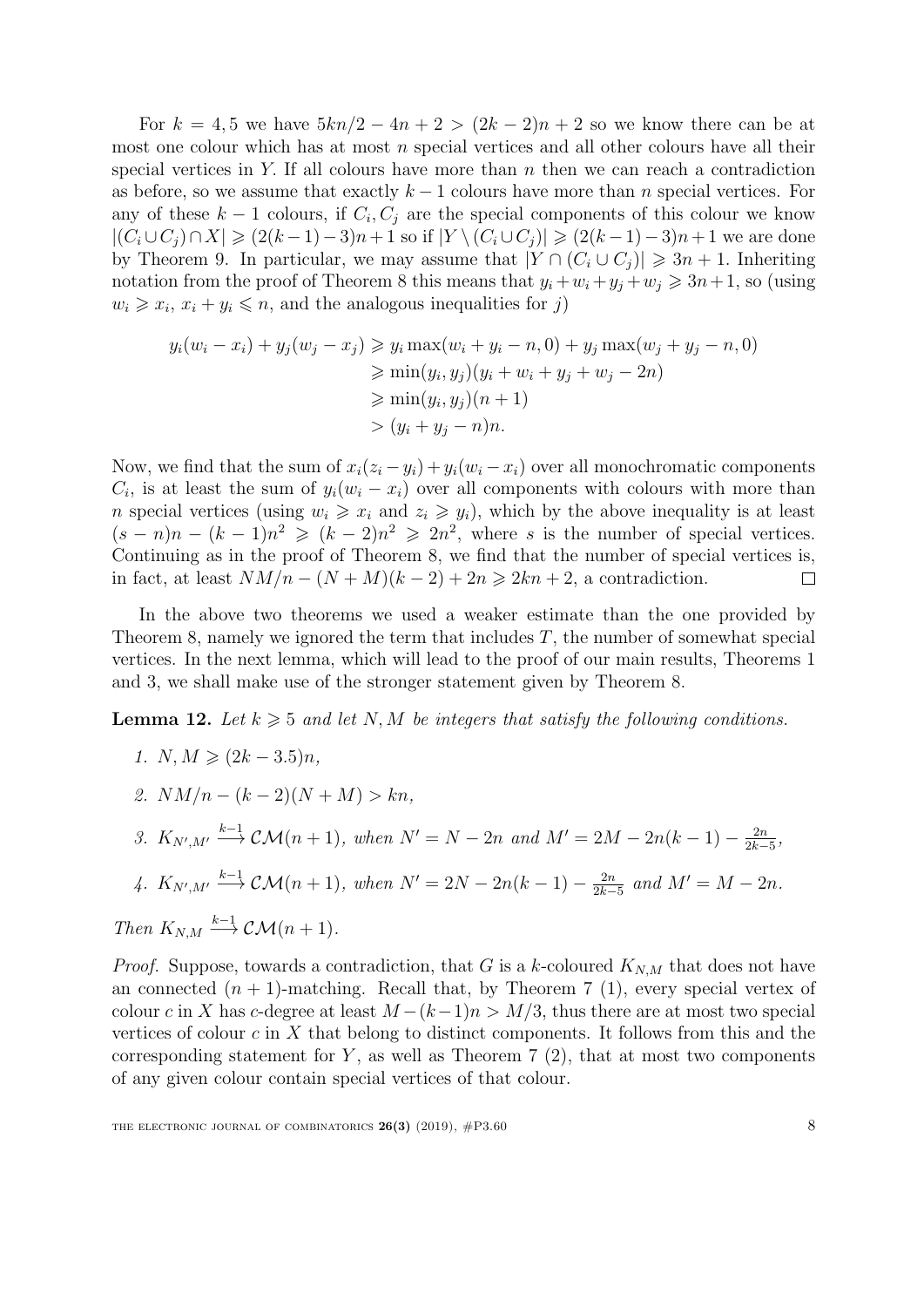Claim 13. There is a colour in which there are precisely two components that contain special vertices, and which has most  $2n/(2k-5)$  somewhat special vertices.

Proof. By Theorem [8,](#page-4-2) the number of special vertices is at least

$$
\frac{NM}{n} - (k-2)(N+M) + T\left(\frac{\min(N,M)}{n} - k\right) > kn + T(k-3.5),\tag{6}
$$

where we used Conditions [1](#page-7-0) and [2.](#page-7-1) Let  $S$  be the set of colours in which there are at least  $n + 1$  special vertices, and denote  $m = |S|$ . As the number of special vertices is larger than kn, we have  $m \geq 1$ . Call the colour in S, with the least number of somewhat special vertices, red, and let t be this number. We shall show that  $t \leq 2n/(2k-5)$ , an assertion which would complete the proof of the claim.

As T is the number of somewhat special vertices, we have  $T \geq m t$ . Since there are at most  $(k - m)n$  special vertices in colours outside of S, the number of special vertices in the colours in S is at least  $kn + T(k - 3.5) - (k - m)n \geq m n + mt(k - 3.5)$ . It follows that for some colour in S, say blue, there are at least  $n + t(k - 3.5)$  special vertices. Since the blue special and somewhat special vertices all belong to a minimum cover of one of two blue components, there are at most  $2n$  such vertices. It follows that there are at most  $n - t(k - 3.5)$  blue somewhat special vertices. By definition of t, we find that  $n - t(k - 3.5) \geq t$ , i.e.  $t \leq 2n/(k - 5)$ , as needed.  $\Box$ 

Let red be the colour given by the above claim and let  $C_i$  and  $C_j$  be the red special components. Recall that all red special vertices need to be on the same side of G (by Theorem  $7(2)$  $7(2)$ ).

Let us first assume that this side is X. In this case,  $(\tau_i \cup \tau_j) \cap Y$  constitutes the set of all red somewhat special vertices of this colour and  $|(\tau_i \cup \tau_j) \cap Y| \leq 2n/(2k-5)$  by the above claim. Let  $X' := X \setminus (\tau_i \cup \tau_j)$  and  $Y' := (Y \cap (C_i \cup C_j)) \setminus (\tau_i \cup \tau_j)$ . Note that  $|X'| \geq |X| - 2n = N - 2n$ . Since each of  $C_i$  and  $C_j$  contains at least  $M - (k-1)n$ vertices of Y (by Theorem [7](#page-3-3) [\(1\)\)](#page-3-1), we have  $|Y'| \geq 2(M - (k-1)n) - |(\tau_i \cup \tau_j) \cap Y| \geq$  $2(M - (k-1)n) - 2n/(2k-5)$ . Notice also that since neither X' nor Y' contain a vertex of  $\tau_i$  or  $\tau_j$ , and  $Y' \subseteq V(C_i) \cup V(C_j)$ , there are no red edges between X' and Y'. This means that  $G[X', Y']$  is a  $(k-1)$ -coloured complete bipartite graph with sides of sizes at least  $N-2n$  and  $2M-2n(k-1+1/(2k-5))$ , respectively, so by Condition [3](#page-7-2) contains a monochromatic connected  $(n + 1)$ -matching, a contradiction to our assumption that G does not have a monochromatic connected  $(n + 1)$ -matching.

In the other case we analogously obtain  $X'$ , Y' with  $|Y'| \geq M - 2n$  and  $|X'|$  $\geqslant$  $2N - 2n(k - 1 + 1/(2k - 5))n$ , which gives a contradiction, using Condition [4.](#page-7-3) П

<span id="page-8-0"></span>Theorem 14. Let  $k \ge 5$ ,  $N = \left[ (2k - 3 + \frac{1}{2k-5}) n \right] + 1$  and  $M = \left[ (2k - 3.5 + \frac{1}{2k-5}) n \right] +$ 1. Then  $K_{N,M} \stackrel{k}{\longrightarrow} \mathcal{CM}(n+1)$ .

Proof. We use Theorem [12.](#page-7-4) To that end, let us check that Conditions [1](#page-7-0) to [4](#page-7-3) hold.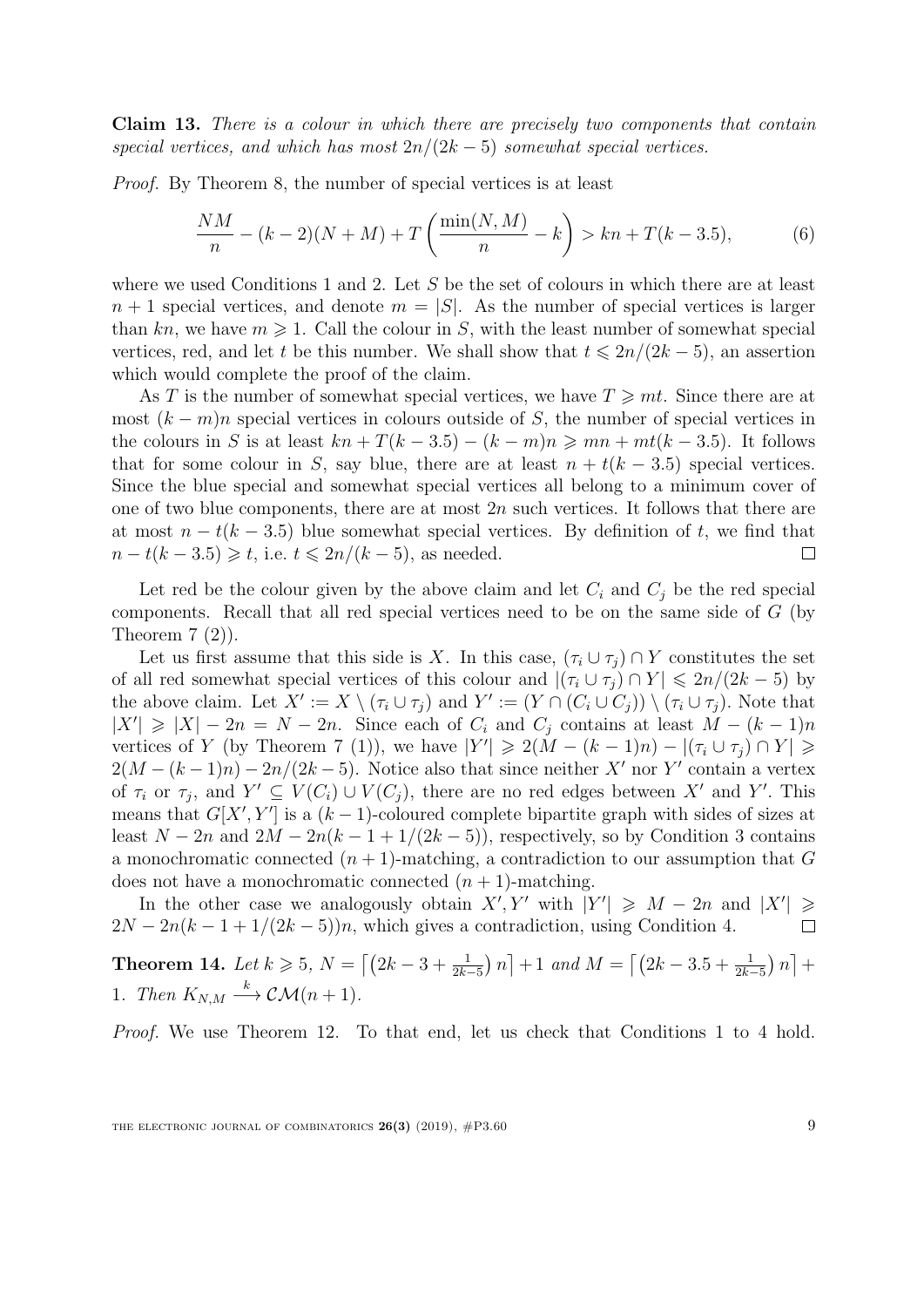Condition [1,](#page-7-0) that  $N, M \geq (2k - 3.5)n$ , clearly holds. Next, note that

$$
\frac{NM}{n} - (N+M)(k-2) > (2k-3)(2k-3.5) \, n - (4k-6.5) \, n(k-2) \\
\qquad \qquad = kn + (k-5)n/2 \\
\qquad \qquad \geq kn,\n \tag{7}
$$

where we used the fact that  $NM/n - (N + M)(k - 2)$  is increasing for both N and M whenever  $N, M \geq (k-2)n$ , and the assumption that  $k \geq 5$ . This implies that Condition [2](#page-7-1) holds.

Next, notice that

$$
N - 2n \ge (2(k - 1) - 3)n + 1
$$
  
2M - 2n(k - 1) -  $\frac{2n}{2k - 5}$   $\ge (2(k - 1) - 3)n + 1$ ,

so Condition [3](#page-7-2) holds by Theorem [9.](#page-5-2) Similarly,

$$
2N - 2n(k - 1) - \frac{2n}{2k - 5} \ge (2(k - 1) - 2)n + 1
$$

$$
M - 2n \ge (2(k - 1) - 3.5)n + 1.
$$

Thus, Condition [4](#page-7-3) holds by Theorem [11,](#page-6-1) for which we require  $k - 1 \geq 4$ . We have seen that all the conditions of Theorem [12](#page-7-4) hold. The proof follows.  $\Box$ 

<span id="page-9-0"></span>**Theorem 15.** For  $k \ge 6$  we have  $r_k(n+1) \le (2k-3.5+\frac{1}{k-2})n+1$ .

*Proof.* We again use Theorem [12](#page-7-4) with  $M = N = (2k - 3.5 + \frac{1}{k-2})n + 1$ . Note that Condition [1](#page-7-0) of Theorem [12](#page-7-4) holds, as  $M, N \geq (2k - 3.5)n$ . Next, note that

$$
\frac{N^2}{n} - 2N(k-2) > \left(2k - 3.5 + \frac{1}{k-2} - 2(k-2)\right)N
$$
\n
$$
= \left(\frac{1}{2} + \frac{1}{k-2}\right)N
$$
\n
$$
> \left(k + \frac{1}{4} + \frac{1.5}{k-2}\right)n
$$
\n
$$
\geq k n,
$$

so Condition [2](#page-7-1) holds. Finally, note that

$$
N - 2n \geqslant \left(2(k - 1) - 3.5 + \frac{1}{k - 2}\right)n + 1 \geqslant \left(2(k - 1) - 3.5 + \frac{1}{2(k - 1) - 5}\right)n + 1,
$$

as  $k \geqslant 5$ , and, using  $k \geqslant 6$ ,

$$
2N - 2n(k-1) - \frac{2n}{2k-5} = \left(2k - 5 + \frac{2}{k-2} - \frac{2}{2k-5}\right)n + 2
$$

$$
\geqslant \left(2(k-1) - 3 + \frac{1}{2(k-1) - 5}\right)n + 1.
$$

THE ELECTRONIC JOURNAL OF COMBINATORICS  $26(3)$  (2019),  $\#P3.60$  10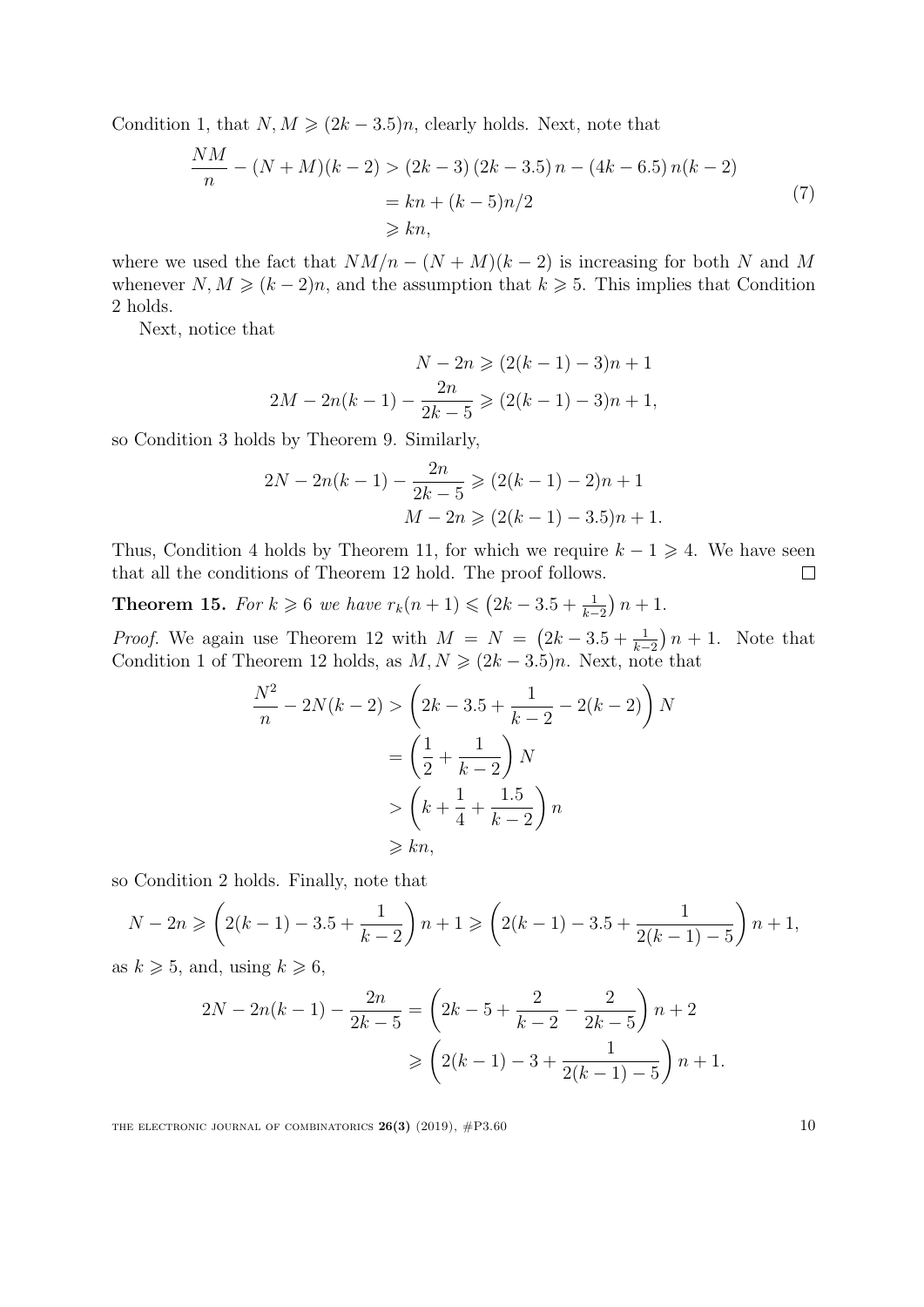It follows from Theorem [14](#page-8-0) that Conditions [3](#page-7-2) and [4](#page-7-3) hold (note that they are equivalent here, since  $N = M$ ). The proof now follows from Theorem [12.](#page-7-4)  $\Box$ 

We note that it is not hard to obtain a slightly weaker result, that still beats Theorem [1,](#page-1-0) and applies for  $k = 5$  as well.

### <span id="page-10-0"></span>3 From connected matchings to paths and cycles

In [\[17\]](#page-14-4) Luczak introduced a method that reduces problems about paths and cycles to problems about connected matchings. As this method has become standard, we do not give precise details here, instead we give a brief overview of how to make use of Theorems [9](#page-5-2) and [15](#page-9-0) to deduce Theorems [1](#page-1-0) and [3](#page-2-2) (see, e.g., our previous paper [\[2\]](#page-13-3) on this subject for more details in a very similar setup).

Let k be an integer, and suppose that we have an upper bound of the form  $r_k(n+1) \leq$  $\alpha_k$ n which holds for every large enough n (this is what we get from Theorems [9](#page-5-2) and [15\)](#page-9-0). Let n be very large, and consider a k-colouring of  $K_{N,N}$ , denoted G, where N is a bit larger than  $\alpha_k n$ . Our aim is to find a cycle (or path) of length  $2n$ .

Apply Szemerédi's regularity lemma (see [\[20\]](#page-14-18)) to G. We obtain a partition of the vertices into a not-too-small and not-too-large number of clusters of almost equal size, such that the graph between almost every pair of clusters behaves almost randomly in every colour. Now consider the graph  $\mathcal{G}$ , whose vertices represent the clusters, and for which there is an edge of colour c between two clusters if the graph of c-coloured edges between them behaves randomly and is somewhat dense. By removing a few clusters and insisting that clusters are subsets of one of the parts of  $G$ , we may assume that  $\mathcal G$  is a balanced bipartite graph, whose every vertex is joined to almost every vertex on the other side.

Luczak's interesting observation is that a monochromatic connected matching  $\mathcal M$  in this graph can be lifted to a path that covers almost all the vertices in the clusters of  $\mathcal M$ and very few other vertices. Thus, in order to find a path (or, with a little more effort, a cycle) of length  $2n$  in G, it suffices to find a connected matching of size almost  $\frac{1}{2\alpha_k}|\mathcal{G}|$  in  $\mathcal{G}$ .

So, our task boils down to proving that  $\mathcal G$  has a monochromatic connected matching of the required size. The next theorem allows us to reduce the problem of finding monochromatic connected matchings in almost complete bipartite graphs to the same problem in complete bipartite graphs. Thus, by the assumption that  $r_k(n+1) \leq \alpha_k n$ , we are done. Theorems [1](#page-1-0) and [3](#page-2-2) follow by the above argument, the following theorem, and Theorems [9](#page-5-2) and [15.](#page-9-0)

<span id="page-10-1"></span>**Theorem 16.** Let  $0 < \varepsilon < (8k)^{-2k} = c_k^{-1}$  $k_k^{-1}$  and  $N \geq (1 + \varepsilon c_k) r_k(n+1)$ . Let G be a subgraph of  $K_{N,N}$  of minimum degree at least  $N - \varepsilon n$ . Then, in every k-colouring of G, there is a monochromatic connected  $(n + 1)$ -matching.

We omit the proof of this theorem since it is essentially the same as the one given in our previous paper [\[2\]](#page-13-3), albeit only for 3 colours. In [\[2\]](#page-13-3) we also discuss the by now standard connected matching method of Luczak described in this section in more details.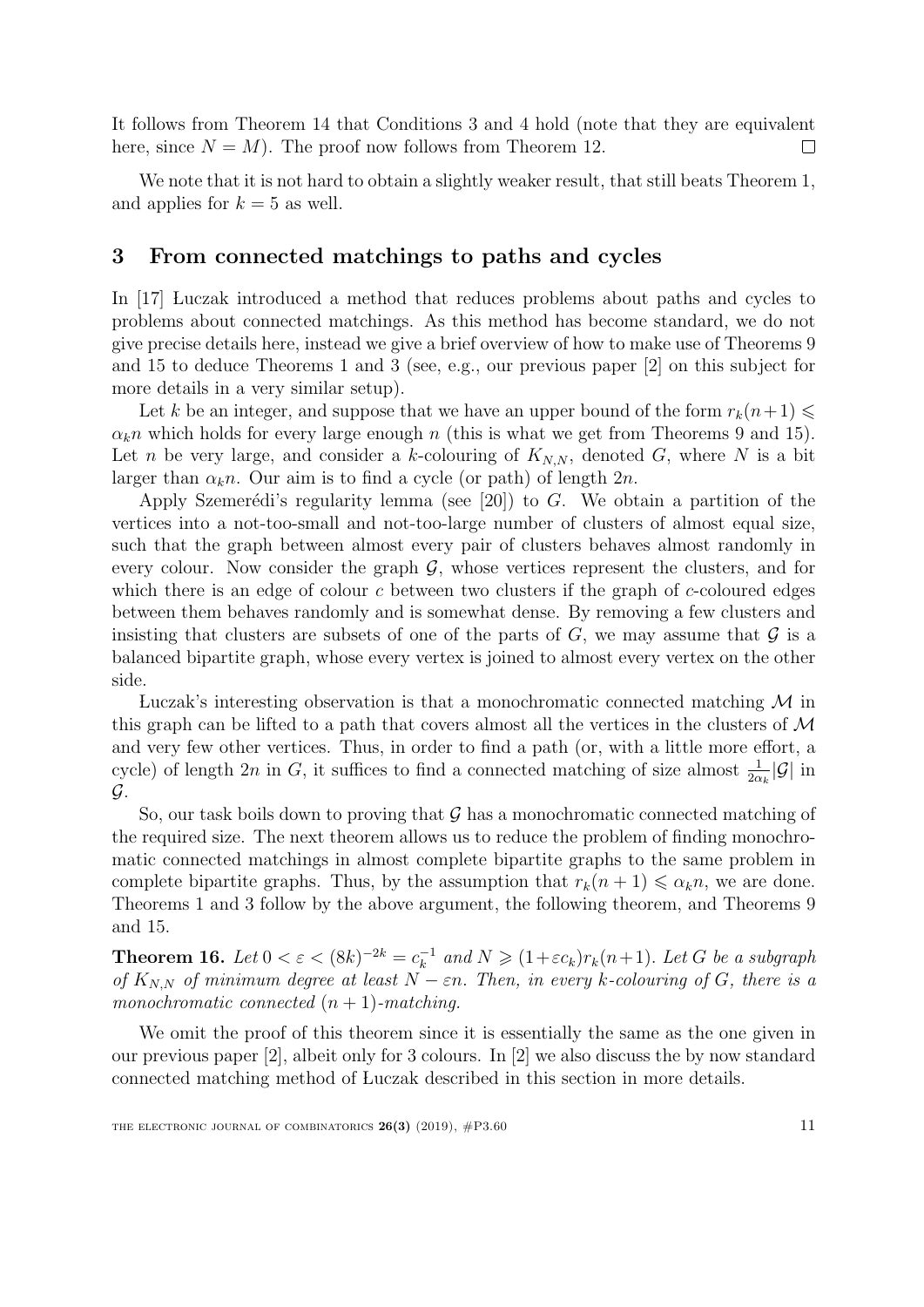### <span id="page-11-1"></span>4 Lower bounds

The authors in [\[5\]](#page-14-17) were interested in the function  $f(k)$ , defined to be the minimum N such that in every k-colouring of  $K_{N,N}$  there is a monochromatic  $P_4$  (i.e. a path of length 3). Since a bipartite graph is  $P_4$ -free if and only if it is a star forest,  $f(k)-1$  is the maximum N such that  $K_{N,N}$  can be k-coloured in such a way that all monochromatic components are stars. They determined  $f(k)$  for every k, as follows.

<span id="page-11-3"></span><span id="page-11-2"></span>
$$
f(k) = \begin{cases} k+1 & k \le 3\\ 6 & k = 4\\ 2k-3 & k \ge 5. \end{cases}
$$
 (8)

The function  $f(k)$  is relevant to the study of bipartite Ramsey numbers of paths, cycles, or connected matchings. Indeed, we note the following observation made in [\[5\]](#page-14-17); here  $r^{\text{bip}}(H, k)$  denotes the k-colour bipartite Ramsey number of H.

<span id="page-11-0"></span>**Observation 17.** Let  $N = (f(k) - 1)n$ . There is a k-colouring of  $K_{N,N}$  without a monochromatic connected  $(n + 1)$ -matching, which can be obtained by blowing up a construction for  $f(k)$ , by replacing each vertex by n new vertices. In particular, by  $(8)$ , we have

$$
r^{\text{bip}}(C_{2(n+1)},k) \geq r^{\text{bip}}(P_{2(n+1)},k) \geq r^{\text{bip}}(\mathcal{CM}(n+1),k) > \begin{cases} kn & k \leq 3\\ 5n & k=4\\ (2k-4)n & k \geq 5. \end{cases}
$$
(9)

This establishes the lower bound in Theorem [2.](#page-1-1) It also shows that the upper bounds in Theorems [1](#page-1-0) and [3](#page-2-2) are close to being tight.

We believe that the lower bounds in Theorem [17](#page-11-0) could be improved, possibly close to  $(2k-3.5)n$  (thus almost matching the upper bound in Theorem [3\)](#page-2-2). For five colours, we indeed obtain such an improvement.

Initially, we found a better example than the one mentioned above for five colours by a computer, using a technique called simulated annealing. The example we present here is constructed by hand, based on observations of the properties of the example found by a computer.

While, by  $(8)$ , it is not possible to 5-colour  $K_{7,7}$  such that all monochromatic components are stars, such a colouring exists for the graph obtained from  $K_{7,7}$  by removing a single edge, see Figure [1](#page-12-1) below.

To make it easier to check the claimed properties of the figure, we coloured the vertices as follows: for each monochromatic component, we know it is a star, and we colour a centre of the star by the colour of the component (for stars that consist of a single edge we pick exactly one of its vertices). In order to check that all monochromatic components in this example are stars one only needs to check that for every edge one of its endpoints is coloured in its colour (this might be easier using Figure [2\)](#page-13-4) and that every vertex has degree exactly one in all colours it is not coloured in (easier in Figure [1\)](#page-12-1).

We are now ready to prove Theorem [4,](#page-2-1) which asserts that the bipartite Ramsey number of a path or a cycle of order  $2(n + 1)$  is larger than 6.5*n*.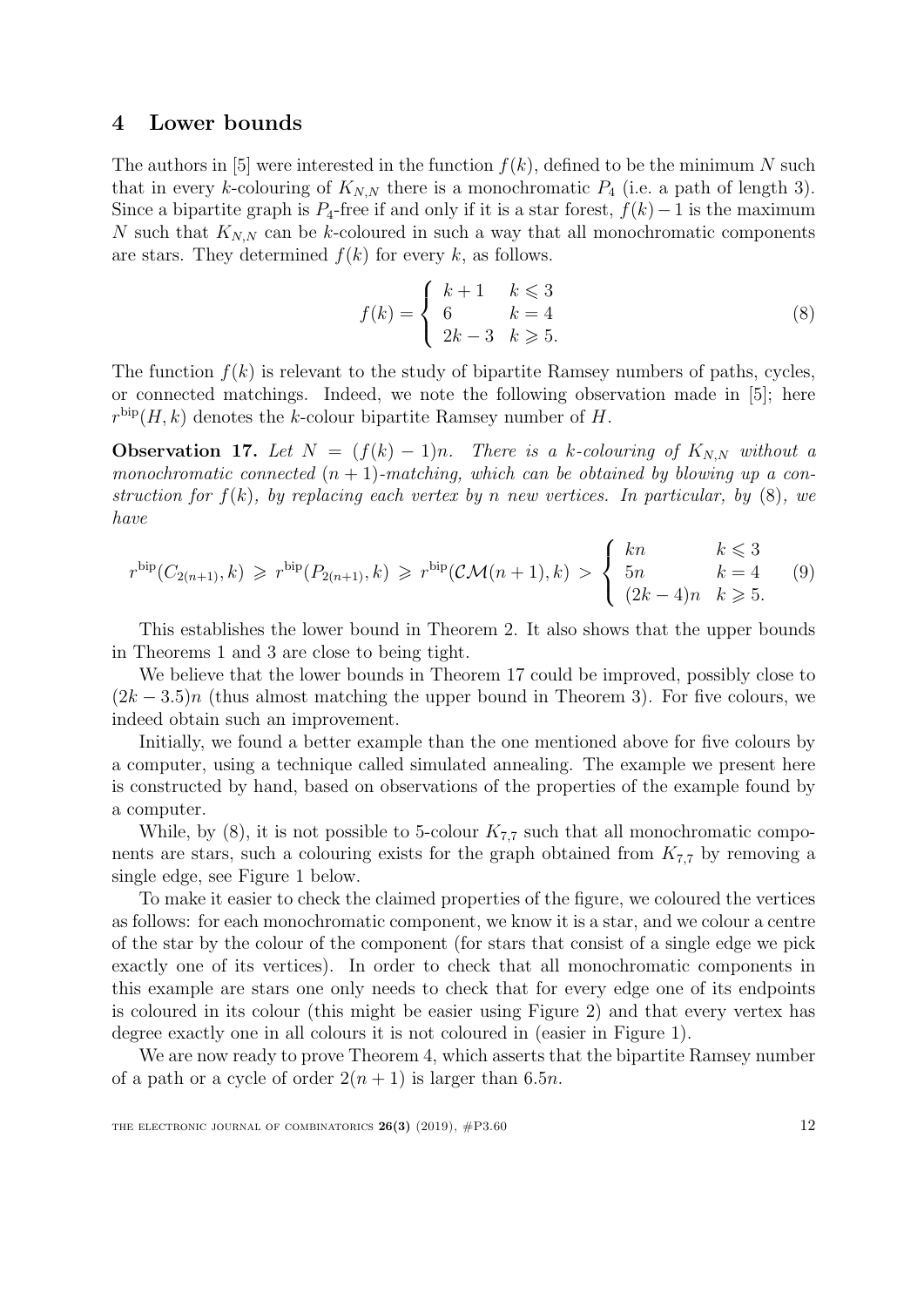<span id="page-12-1"></span>

Figure 1: A 5-colouring of the graph  $K_{7,7}$  with the edge  $u_0v_0$  removed, where all the monochromatic components are stars.

of Theorem [4.](#page-2-1) Note that the statement holds for  $n = 1$ , by [\(9\)](#page-11-3).

Let G be the graph depicted in Figure [1,](#page-12-1) with an additional black edge between  $u_0$ and  $v_0$ . Note that all monochromatic components in G are stars, with the exception of the black component that contains  $u_0$  and  $v_0$ , for which the set  $\{v_0, u_0\}$  is a vertex cover.

Replace each vertex  $v_i$  (resp.  $u_i$ ) with a set of vertices  $V_i$  (resp.  $U_i$ ) of size n if  $i \geqslant 1$ and of size  $\lfloor n/2 \rfloor$  if  $i = 0$ . Next, add all edges between  $U_i$  and  $V_j$  and colour them by the colour of  $u_i v_j$  in G. Call the resulting graph H.

The graph H is a 5-coloured  $K_{N,N}$ , where  $N = \lfloor 6.5n \rfloor$ , and we claim that H does not contain a monochromatic connected  $(n+1)$ -matching. Indeed, note that every monochromatic connected component in  $H$  is a blow-up of a monochromatic connected component in G. Now, the black component that contains  $U_0 \cup V_0$  (i.e. that corresponds to black component that contains  $u_0v_0$  has a cover  $U_0 \cup V_0$ , of size  $2 |n/2| \leq n$ . All other components are blow-ups of a star by sets of size at most  $n$ , in particular they all have covers of size at most  $n$ . Since, as we have now shown, every connected component has a cover of size at most n, it follows that there are no monochromatic connected  $(n + 1)$ -matchings, as needed.  $\Box$ 

### <span id="page-12-0"></span>5 Concluding remarks and open problems

In this paper we determined, asymptotically, the 4-colour bipartite Ramsey number of even cycles and consequently for paths. Specifically, we showed here that  $r^{\text{bip}}(C_{2n}, k) =$  $(2k-3+o(1))n$  holds for  $k=4$ , a bound which also holds for  $k=3$  (as we showed in [\[2\]](#page-13-3)). This is in contrast to the non-bipartite Ramsey numbers, where already the four colours case remains unresolved. We also showed that the behaviour changes as  $k$  grows, by showing that  $r_k(n+1) \leq (2k-3.5+1/(k-2)+o(1))n$  for  $k \geq 6$ , which is quite close to the lower bound of  $(2k-4)n + 1$  from [\[5\]](#page-14-17). We believe that our bound might be asymptotically optimal, which is in part supported by our example for five colours which shows that  $r_k(n+1) \geq (2k-3.5)n$  when  $k=5$ . Our approach for obtaining upper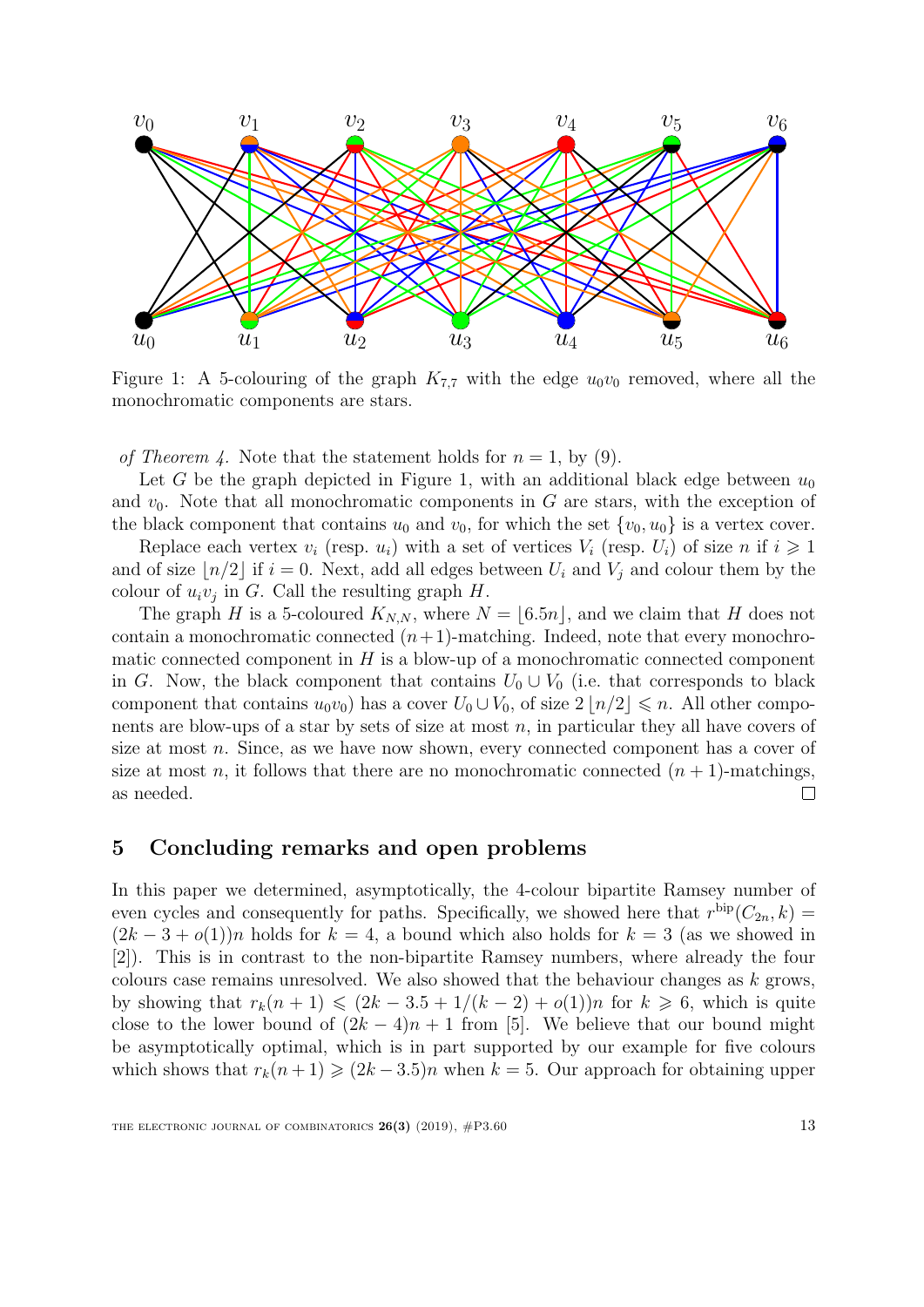<span id="page-13-4"></span>

Figure 2: A decomposition of the colouring given in Figure [1](#page-12-1) making it more readable (the numbers correspond to the indices of the vertices in Figure [1;](#page-12-1) the vertices on the left-hand side are permuted so as to make the colouring in each subfigure look nicer).

bounds relies on having at least  $kn + 1$  special vertices, which guarantees the existence of two components of the same colour that contain special vertices. As the smallest value of N for which this is no longer guaranteed to occur is  $(2k-3.5+1/k+O(1/k^2))n$ , this value seems to be a natural barrier for our arguments, giving further evidence towards this bound being close to the truth. The most natural next question is to determine what is the correct behaviour for five or more colours.

Another interesting direction might be to strengthen our results by obtaining exact bounds for long enough paths or cycles, possibly by obtaining a stability version of our results, similarly to [\[13,](#page-14-5) [10,](#page-14-6) [1\]](#page-13-0).

## References

- <span id="page-13-0"></span>[1] F. S. Benevides and J. Skokan, The 3-colored Ramsey number of even cycles, J. Combin. Theory Ser. B 99 (2009), 690–708.
- <span id="page-13-3"></span>[2] M. Bucić, B. Sudakov, and S. Letzter, *Three colour bipartite Ramsey number of cycles* and paths, J. Graph Theory, to appear.
- <span id="page-13-2"></span>[3] D. Conlon, J. Fox, and B. Sudakov, *Recent developments in graph Ramsey theory*, Surveys in combinatorics 424 (2015), 49–118.
- <span id="page-13-1"></span>[4] A. N. Day and J. R. Johnson, *Multicolour Ramsey numbers of odd cycles*, J. Combin. Theory Ser. B 124 (2017), 56–63.